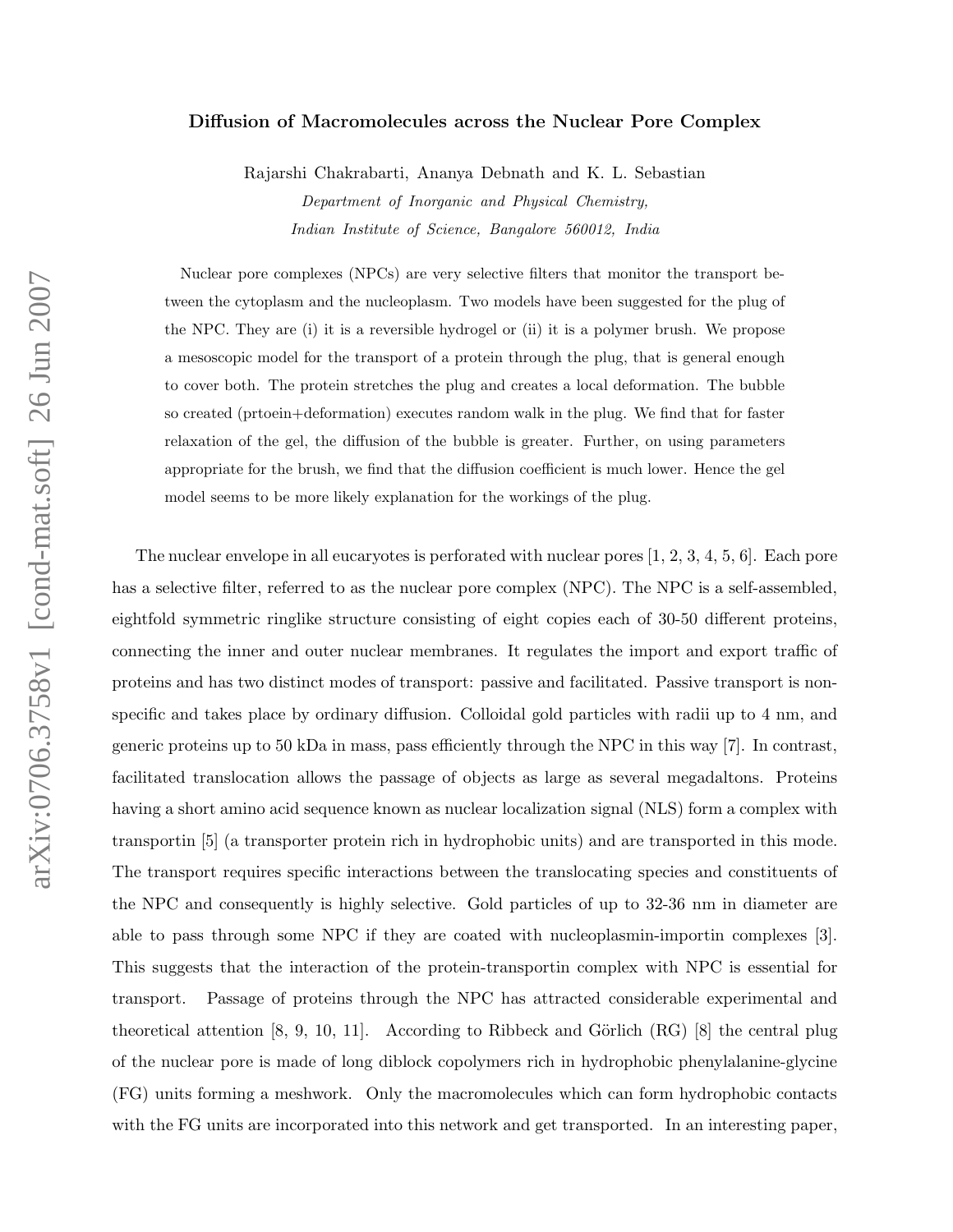Bickel and Bruinsma (BB) [10] point out that such a model would lead to a lower rate of diffusion. BB suggest that the central plug is a reversible polymer gel in a poor solvent and a protein in it experiences an extra noise (they call it "chemical noise") arising from the fluctuations of the FG contacts and this extra noise enhances the diffusion of the protein within the NPC. Single molecule fluorescence microscopy by Yang, Gelles and Musser [9] shows that the protein executes random walk inside the central core of the NPC. An alternate model for the plug suggests that it is not a gel but a polymer brush [12]. Surprisingly, there have been experimental support for both gel and brush models. In interesting experiments, Frey et al. [13, 14, 15] have shown that the nucleoporins form a hydrogel in vitro, offering support to the model of RG and BB. On the other hand a beautiful study by Lim et al. [16] has found that the proetins, when grafted to a surface behave like an un-cross-linked brush. Also, it is known that the interaction between the transportin and the FG residues is not just hydrophobic, but involves hydrogen bonding, electrostatic and van der Waals interactions [17, 18] and that there are extremely hydrophilic portions in between the FG units.

In the following we study a minimalistic model for the transport in the NPC. Our model is quite general, and would be applicable whether the plug is a gel or a brush. The actual values of the parameters in the model would depend on whether it is a gel or a brush. We find that the it is possible for the protein to diffuse rapidly within a reversible gel, while the diffusion would be much slower within the brush.

We take the pore complex to be infinitely long (end-effects neglected) and shall adopt a continuum description for the plug. We use x to denote position along the direction of the axis of the NPC. To make the problem one dimensional, we imagine the cross section of the pore to be a square, with width  $L_Y$  in the Y and height  $L_Z(= L_Y)$  in the Z directions. We shall assume that the particle has a length  $2R_0$  in the X direction, causes a distortion of height  $\sim \alpha$  and fills the pore fully in the Y direction. Further, to simplify the analysis, we assume that periodic boundary conditions are imposed in this direction, with a period  $L<sub>Y</sub>$ . With these, the problem is reduced to two dimensions  $(X \text{ and } Z)$ . The size of the distortion needed to create a cavity to accommodate the particle will be our important variable. Let  $\phi(x)$  denote the height of the cavity in the  $Z$ -direction at the position  $x$ . The simplest possible expression for the energy of distortion  $E_{dis}$  would have terms quadratic in  $\phi(x)$ . Thus  $E_{dis} = (1/2) \int_{-\infty}^{\infty} dx \left\{ \sigma (\partial \phi(x)/\partial x)^2 + k\phi(x)^2 \right\}$ . The energy of interaction  $E_{int} = -E_b + \int_{-\infty}^{\infty} dx Q(x - R) \left\{ (k + \Delta k)/2 \left\{ \phi(x) - \alpha \right\}^2 - (k/2) \phi(x)^2 \right\}$ of the particle at R with the plug can compensate for the distortion energy.  $Q(y)$  with  $y = x - R$ is a function that determines the interaction between the particle and the plug. We assume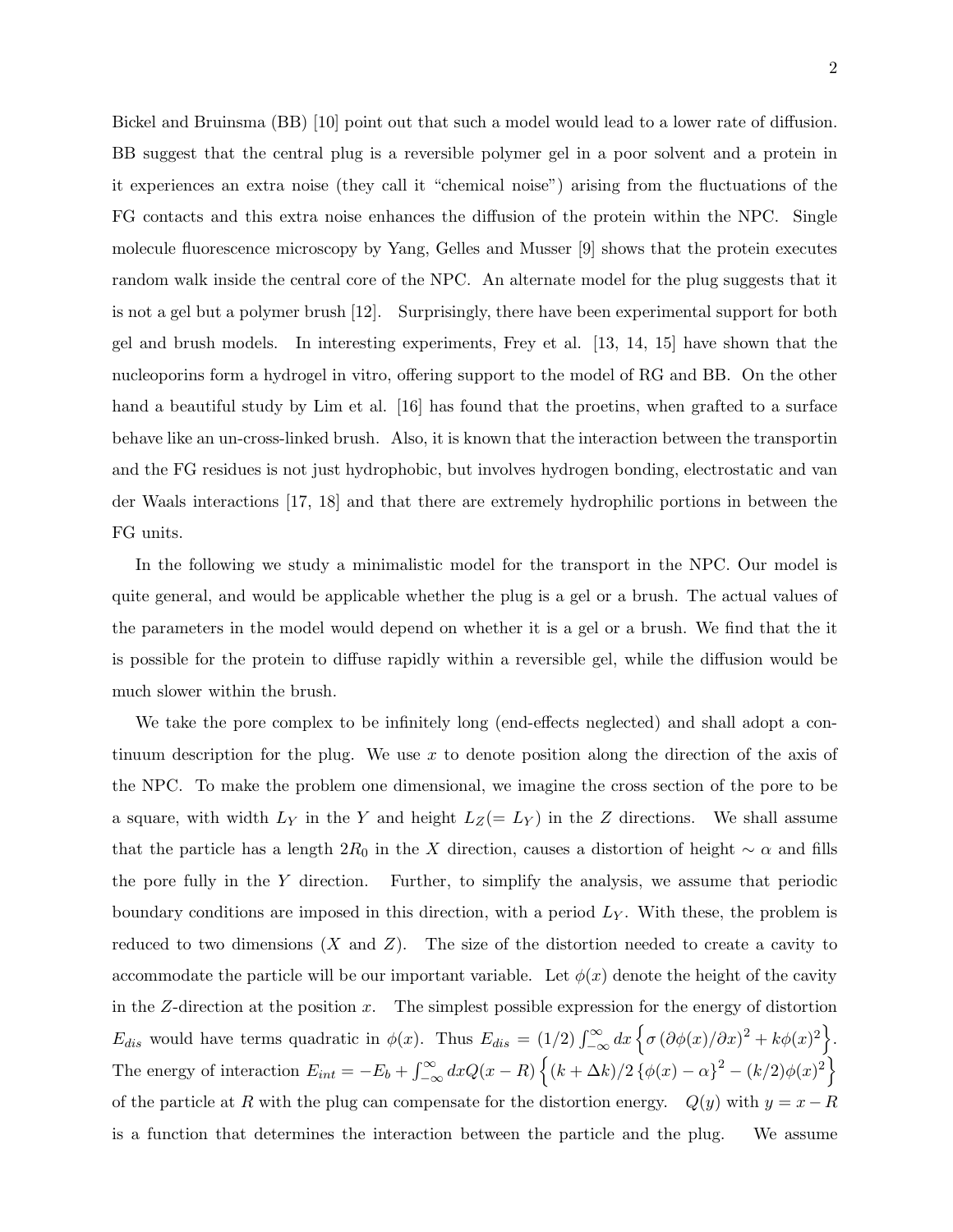$Q(y)$  to be a symmetric function of y, having maximum value  $Q(0) = 1$ . Further, we assume  $Q(\pm\infty) = 0$ . When the particle enters the plug it would have to break hydrophobic contacts that may be there, and the energy expenditure for that may be met by formation of new contacts of the nucleoporins with the particle. All these together is represented by a single constant  $E_b$ . Thus the energy of the system is, to within an additive constant,  $E[\phi, R] = E_{dis} + E_{int}$ . We refer to this as the particle on a string model for the transport, as the above expression is identical to the energy of a stretched string, which is displaced from its equilibrium position by the particle, to form a bubble. We assume overdamped, Langevin dynamics for the str ing and the particle, given by  $\sqrt{ }$  $\mathbf{I}$ ζ 0  $0 \zeta_p$  $\overline{1}$  $\frac{\partial}{\partial t}\Psi(x,R,t)= \sqrt{ }$  $\mathbf{I}$  $\delta E[\phi,R]$  $\delta \phi(x)$  $\partial E[\phi,R]$ ∂R  $\overline{1}$  $+ F(x, t)$ 

 $\Psi(x, R, t)$  is  $2 \times 1$  column vector with elements  $\phi(x, t)$  and R.  $\zeta$  is the friction coefficient for the string and  $\zeta_p$  for the particle. We shall use <sup>†</sup> to denote the transpose.  $F(x,t) = (f(x,t), g(t))^{\dagger}$  where  $f(x, t)$  and  $g(t)$  are Gaussian random forces with mean zero and  $\langle f(x_1, t_1)f(x_2, t_2)\rangle = 2\zeta k_BT\delta(x_1-t_1)$  $x_2)\delta(t_1 - t_2)$  and  $\langle g(t_1)g(t_2)\rangle = 2\zeta_p k_BT \delta(t_1 - t_2)$ . We define  $\beta = 1/k_BT$  and denote the time of relaxation of the long wave length oscillations of the string by  $\tau = \zeta/k$ . A model with similar structure has been studied in the context of DNA replication by Bhattacharjee [19].

It is convenient to work with dimensionless quantities, and use the original symbols themselves to denote them. Thus we change to  $\beta E \to E$ ,  $\beta E_b \to E_b$ ,  $x/R_0 \to x$ ,  $\phi(x)/R_0 \to \phi(x)$ ,  $\alpha/R_0 \to \alpha$ ,  $R/R_0 \to R$ ,  $\beta kR_0^3 \to k$ ,  $\beta \Delta kR_0^3 \to \Delta k$ ,  $\sigma \to \sigma \beta R_0$ ,  $t/\beta \zeta R_0^3 \to t$  and  $\zeta_p/\zeta R_0 \to \zeta_p$ . The minimum energy configuration for the system obeys the two equations  $\frac{\delta E[\phi,R]}{\delta \phi(x)} = 0$  and  $\frac{\partial E[\phi,R]}{\partial R} = 0.$  $\frac{\partial \bar{\partial}(\phi, R)}{\partial R} = 0.$  These lead to  $\sigma \frac{\partial^2 \phi(x)}{\partial x^2} - k\phi(x) - (\Delta k(\phi(y) - a) - k\alpha)Q(x - R) = 0$  and  $\int_{-\infty}^{\infty} dx Q'(x - R)((k + \Delta k) \{\phi(x) - \alpha\}^2 - k\phi^2(x)) = 0$ . The prime, ' is used to denote differentiation with respect to x. As the shape of the distortion would obviously depend on where the particle is located, it is clear that the distortion would have the form  $\phi_c(y)$  where  $y = x - R$ . In terms of y, the first of the two equations become  $\sigma \frac{\partial^2 \phi_c(y)}{\partial y^2} - k \phi_c(y) - (\Delta k(\phi(y) - \alpha) - k\alpha)Q(y) = 0.$ The second equation is easily satisfied by having  $\phi_c(-y) = \phi_c(y)$ . Once  $\phi_c$  satisfying these conditions is found, it may be used to get the minimum energy,  $E_c = E[\phi_c(x - R), R]$ . The minimum energy configuration with the particle stationary at  $R_b$ , and with the center of the distortion coinciding with  $R_b$  shall be referred to as having the bubble at  $R_b$  and this may be specified by the function  $\Psi_c(x - R_b, R_b) = (\phi_c(x - R_b), R_b)^{\dagger}$ . Movement of the bubble as a whole is described as change of  $\Psi_c(x - R_b, R_b)$  by change of  $R_b$ . It is clear that this motion is translational as the energy of the system is unchanged by this movement. This causes the existence of a "zero mode" [20]. At a finite temperature, there would be fluctuations which will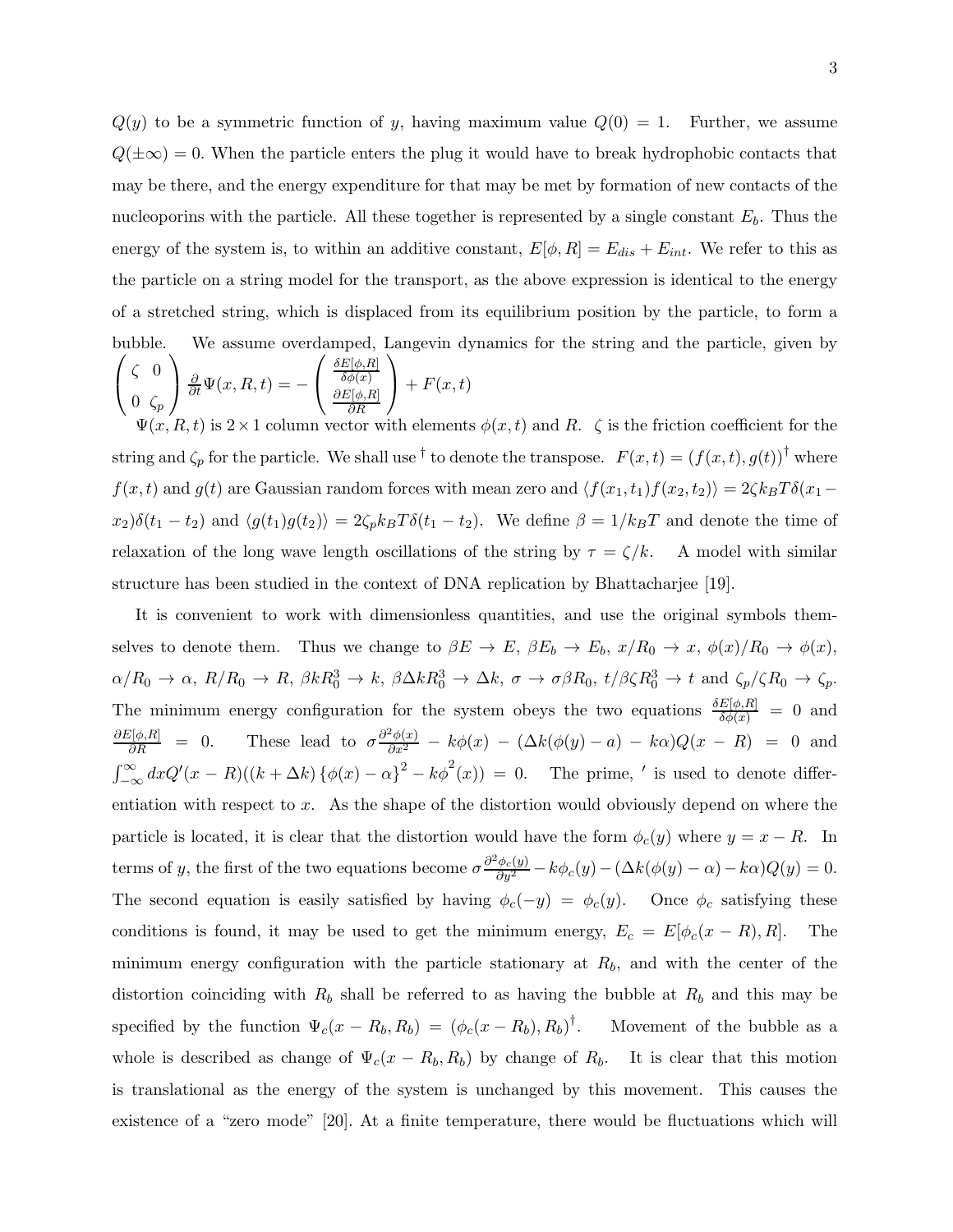cause the bubble to execute random motion. It is to be noted that the distortion and the particle can fluctuate in opposite directions and therefore  $R_b$  and R follow different dynamics. Following the methods of instanton theory [20], that has been used in a similar context [21, 22], we write the state of the system at any time as the configuration with the bubble located at  $R_b$ plus fluctuations about this configuration, which we expand in terms of the normal modes about the bubble at  $R_b$ . Thus, we write  $\Psi(x, R, t) = \Psi_c(x - R_b(t), R_b(t)) + \sum_{l=1}^{\infty} C_l(t) \Psi_l(x - R_b(t)),$ where  $\Psi_l(x - R_b) = (\phi_l(x - R_b), J_l)^{\dagger}$  are normal modes, the equation for which will be defined later. We now substitute the above expansion into the Langevin equation and expand the RHS up to first order in  $C_l(t)$ . The result is  $\zeta R_b(-\phi_c'(x - R_b(t)), 1)^\dagger + \sum_{k=1}^\infty$  $_{l=1}$  $\dot{C}_l(t)\Psi_l(x-R_b(t)) =$  $\sum^{\infty}$  $_{l=1}$  $C_l(t) \left\{ \widehat{L} \Psi_l(x - R_b(t)) - \dot{R}_b \Psi'_l(x - R_b(t)) \right\} + F(x, t)$  where  $\varsigma$  is a  $2 \times 2$  diagonal matrix with diagonal elements 1 and  $\zeta_p$ . The operator  $\widehat{L}$  is defined by

$$
\widehat{L}\Psi_l(y) =
$$

$$
\left(\begin{array}{c} \left\{-\sigma\partial^2/\partial y^2+k+\Delta kQ(y)\right\}\phi_l(y)-Q'(y)\left\{\Delta k(\phi_c(y)-\alpha)-\alpha k\right\}J_l \\ -\int_{-\infty}^{\infty}Q'(y')\left\{\Delta k(\phi_c(y')-\alpha)-\alpha k\right\}\phi_l(y')+J_l\int_{-\infty}^{\infty}dyQ''(y)\left\{(k+\Delta k)/2\left(\phi_c(y)-\alpha\right)^2-(k/2)\phi_c(y)^2\right\}\end{array}\right)
$$

We take  $\Psi_l$  to obey the eigenvalue equation  $L\Psi_l = \lambda_l \Psi_l$ . It is convenient to introduce an innerproduct  $(\Psi_l|\Psi_{l_1}) = \langle \phi_l | \phi_{l_1} \rangle + \zeta_p J_l^* J_{l_1}$ , where  $\langle \phi_l | \phi_{l_1} \rangle = \int_{-\infty}^{\infty} dx \phi_l^*(x) \phi_{l_1}(x)$ . With this definition of the inner product, L is a hermitian operator on the space spanned by  $\Psi_l$ . Further,  $\partial/\partial R_b (\phi_c(x - R_b), R_b)^{\dagger} = (-\phi_c'(x - R_b), 1)^{\dagger}$  is an eigen function of  $\hat{L}$  with an eigenvalue zero, as may be easily proved by differentiating  $\left(\frac{\delta E[\phi,R]}{\delta \phi(r)}\right)$  $\delta \phi (x)$  $\overline{ }$  $\phi_c(x-R_b), R_b = 0$  and  $\left(\frac{\partial E[\phi, R]}{\partial R}\right)_{\phi_c(x-R_b), R_b} = 0$ , with respect to  $R_b$  and writing the results in the matrix form. This is the zero mode of the system. After normalizing, this mode may be written as  $\Psi_0 = (-\phi_c'(x - R_b), 1)^\dagger / \sqrt{c}$ , with  $c = \zeta_p + \langle \phi_c' | \phi_c' \rangle$ . Note that in the spirit of instanton approach the sum over l in the expansion of  $\Psi(x, R, t)$  does not include this mode. Further, the fact that  $Q(y)$  is a symmetric function, means that one can classify the eigenfunctions  $\Psi_l$  based upon the symmetry or antisymmetry of  $\phi_l(y)$ . If  $\phi_l(y)$  is symmetric, then  $\Psi_l$  has the simple form  $\Psi_l = (\chi_l, 0)^{\dagger}$ , where  $\chi_l$  is a symmetric eigenfunction of the operator  $\left(-\sigma \frac{\partial^2}{\partial y^2} + k + \Delta k Q(y)\right)$ . Further, for this case,  $\lambda_l = \varepsilon_l$ , where  $\varepsilon_l$  is the eigenvalue associated with  $\chi_l$ , a fact we will use later.

On taking inner product of the equation involving  $C_l(t)$  with  $\Psi_0(x - R_b(t))$  we get  $\dot{R}_b(t) = h(t) +$  $(\dot{R}_b(t)/c) \sum_{n=1}^{\infty}$  $_{l=1}$  $C_l(t)\left\langle \phi^{\prime\prime}_c\right\rangle$  $\langle c' | \phi_l \rangle$ , where  $h(t) = (g(t) - \langle \phi'_c \rangle)$  $c' \mid f(t)$ )/c. To get the simplest approximation for the diffusion coefficient for the bubble, we neglect the "string-phonon-particle scattering" (SPP) term (the last term) of the above equation involving  $\dot{R}_b(t)$  and get  $\dot{R}_b(t) = h(t)$ . The diffusion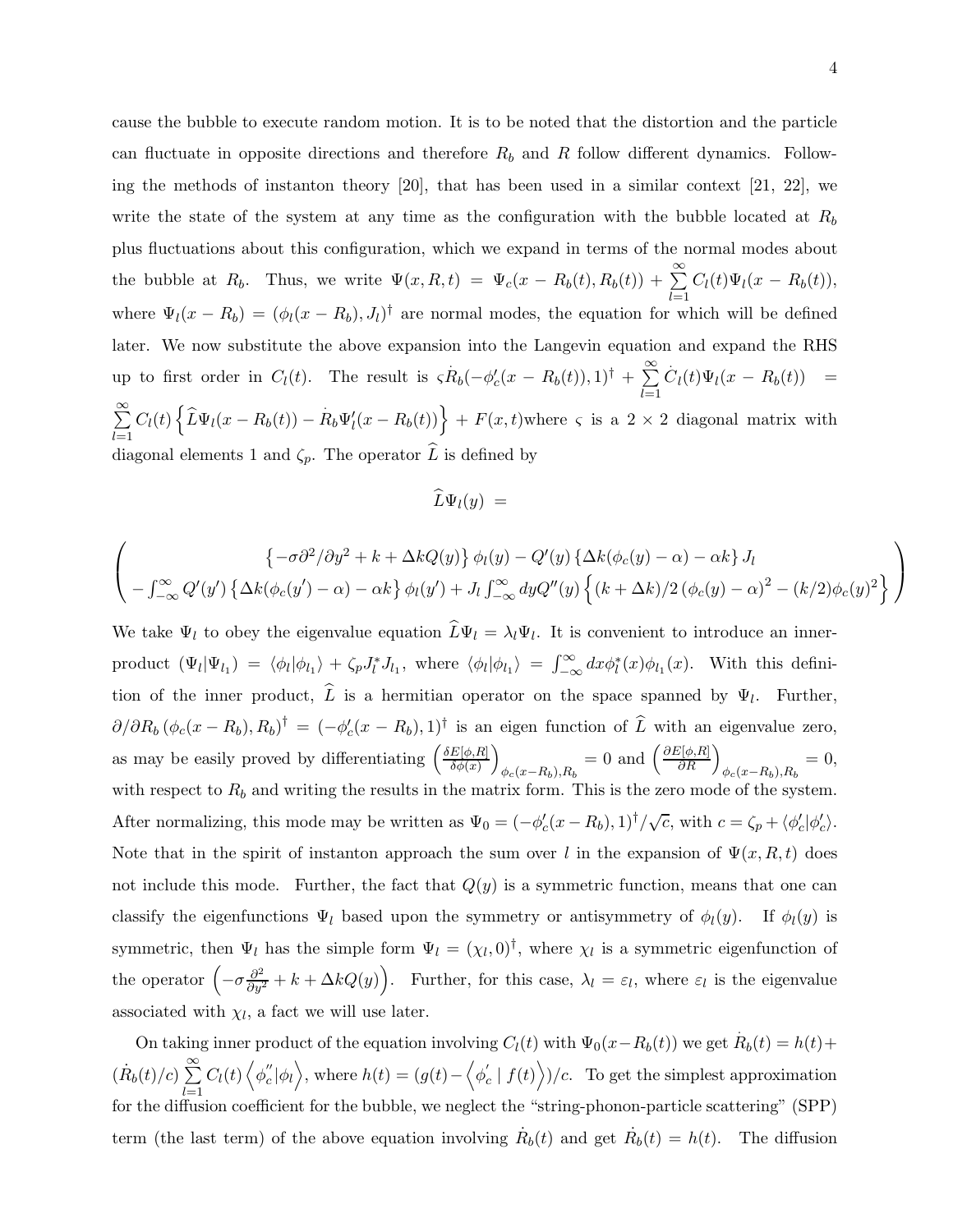coefficient is then found to be  $D_0 = \frac{1}{2t} \int_0^t dt_1 \int_0^t dt_2 \langle h(t_1)|h(t_2)\rangle = c^{-1}$ . One can write  $D_0$  as a harmonic mean  $D_0 = D_p D_s (D_p + D_s)^{-1}$ , with  $D_p = \zeta_p^{-1}$ ,  $D_s = \langle \phi'_e \rangle$  $\int_{c}^{\prime}$  |  $\phi_{c}^{\prime}$ c  $\Big\}^{-1}$ . It is interesting that within this approximation,  $D_0$  is always less than  $D_p$  implying that the diffusion coefficient within the plug is less than outside, as expected [8]. To get a better approximation, one has to include the last term of the equation involving  $\dot{R}_b(t)$ . For this, we have to find  $C_l(t)$ . On taking inner-product of the equation involving  $C_l(t)$  with  $\Psi_l(x - R_b(t))$ , and neglecting SPP scattering, we get  $\dot{C}_l(t) = -\lambda_l C_l(t) + (\Psi_l \mid F(t))$ , which can be solved with the condition  $C_l(-\infty) = 0$  to get  $C_l(t) = \int_{-\infty}^t dt_1(\Psi_l \mid F(t_1)) \exp(-\lambda_l(t - t_1)).$  One should now solve for  $\dot{R}_b(t)$  and then calculate the diffusion coefficient. However, this is difficult, as the noise is multiplicative. We therefore adopt a simple minded approach in which  $\dot{R_b}(t)$  on rhs is replaced by  $h(t)$  to get the following equation  $\dot{R_{b}}(t) = h(t) (1 + B(t)/c)$ , where  $B(t) = \sum_{l=1}^{\infty} \int_{-\infty}^{t} dt_1 (\Psi_l | F(t_1)) \exp(-\lambda_l(t - t_1)) \langle \phi_l''(t_1) | F(t_1) \rangle$  $c''$  |  $\phi_l$  }. If one further assumes that  $h(t)$  and  $B(t)$  are uncorrelated then the diffusion coefficient becomes  $D = D_0 + \frac{1}{2tc^2} \int_0^t dt_1 \int_0^t dt_2 \langle h(t_1)h(t_2) \rangle \langle B(t_1)B(t_2) \rangle$ . This is easy to calculate since the noises are delta function correlated and it becomes,  $D = D_0(1 + B/c^2)$ , where  $B = \langle B(t)B(t) \rangle =$  $\sum_{l\neq 0}$   $\langle \phi_c''$  $c' | \phi_l \rangle |$ <sup>2</sup>  $\lambda_l$ . As  $\phi_c^{''}$  $c<sub>c</sub><sup>u</sup>(x)$  is an even function of x, only  $\phi<sub>l</sub>$  that are symmetric will contribute in this sum. But as we saw above, they are identical with  $\chi_l$ , and for them  $\lambda_l = \varepsilon_l$ . We can therefore write  $B = \sum_{l}$  $\begin{array}{c} \hline \end{array}$  $\big\langle \phi_c^{''}$  $\binom{n}{c} \left| \chi_l \right>$ <sup>2</sup>/ $\varepsilon$ <sub>l</sub>. It is clear that one can expand the sum over l to include all l. Thus we get  $D = D_0 \left(1 + \langle \phi''_c \rangle \right)$ c  $\left| \widehat{G} \right| \phi''_c$ c  $\left\langle c^{2}\right\rangle$ .  $\widehat{G} = \left(-\sigma\frac{\partial^{2}}{\partial y^{2}} + k + \Delta kQ(y)\right)^{-1}$ is the Green's operator. Note that in the Schrödinger operator  $-\sigma \frac{\partial^2}{\partial y^2} + k + \Delta k Q(y)$ , the term  $\Delta kQ(y)$  vanishes at infinity. It is straightforward to calculate the diffusion coefficient for simple models of  $Q(y)$ . We define an enhancement factor  $r = D/D_0 = (1 + \langle \phi''_c \rangle)^2$ c  $\left| \widehat{G} \right| \phi''_c$ c  $\rangle/c^2$ ). We now perform calculations for a simple model with  $Q(y) = \theta(y-1) - \theta(y+1)$ . Further, we put  $\Delta k = 0$  so that the calculation becomes easy. Then one can find  $\phi_c$  easily and obtain  $E_c =$  $-E_b + \alpha^2 \sqrt{k \sigma} \sinh(\sqrt{k/\sigma}) \exp(-\sqrt{k/\sigma})$ , where  $E_b$  is the dimensionless value of the binding energy  $(= E_b \beta)$ . If  $E_c \leq 0$ , then the entry into the NPC has no activation energy (however, exit would be activated). The Green's function is  $G(y, y_1) = \left(\sqrt{k/4\sigma}\right) \exp(-\sigma)$  $\sqrt{k}$  $\frac{\overline{k}}{\sigma}|y-y_1|$ ) so that  $\left\langle \phi''_c \right\rangle$ c  $\left| \widehat{G} \right| \phi''_c$ c  $\rangle =$  $\left(\sqrt{k/\sigma}\right)$   $\left(1 - \exp(-2\sqrt{k/\sigma}) - 2\sqrt{k/\sigma} + 4k/\sigma\right)$  /8. With these, we get  $D_0 = 2\sigma/\delta$  with  $\delta =$  $(2\sigma\zeta_p + \alpha^2(\sqrt{k\sigma} - \exp(-2\sqrt{\frac{k}{\sigma}}$  $\frac{k}{\sigma}$  $(2k+\sqrt{k\sigma}))$  and  $r=1+$  $\alpha^2 \sqrt{\frac{k}{\sigma}} \exp\left(2\sqrt{\frac{k}{\sigma}}\right) \left(-1+\exp\left(2\sqrt{\frac{k}{\sigma}}\right)-2\sqrt{\frac{k}{\sigma}}+4\frac{k}{\sigma}\right)$  $2\left((-1+\exp\left(2\sqrt{\frac{k}{\sigma}}\right))\alpha^2\sqrt{\frac{k}{\sigma}}-\frac{2k\alpha^2}{\sigma}+2\zeta_p\exp\left(2\sqrt{\frac{k}{\sigma}}\right)\right)^2$ .

We now estimate the diffusion coefficient of the protein, assuming that the plug is a gel. As experimental information on the properties of the gel is scarce, the numbers used are only rough estimates. As the protein has size of a few nanometers, we take  $R_0 = 10 \ nm$ ,  $\alpha = 10 \ nm$  and  $L_Y = L_Z = 30$  nm. Temperature is taken to be 300 K. We take the diffusion coefficient of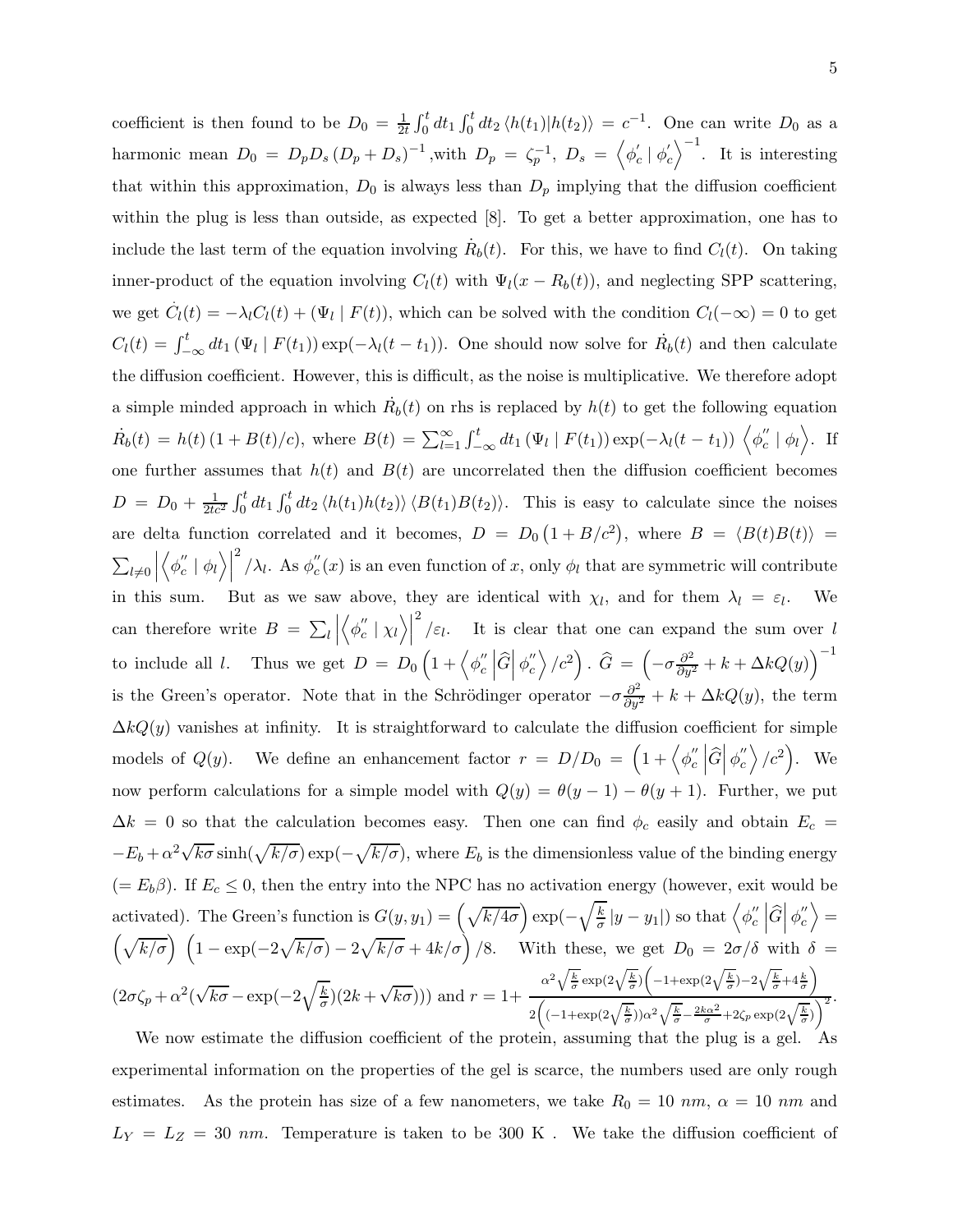

FIG. 1: Plot of the diffusion coefficient of the macromolecule against the longest relaxation time ( $\tau$ ).  $D_p$  is the diffusion coefficient outside the gel. D<sub>0</sub> and D with  $\sigma = 2 \times 10^{-13} J/m$  (for the gel) and D<sub>brush</sub> with  $\sigma=2\times 10^{-15} J/m.$ 

the protein outside the network to be  $D_p = k_B T/\zeta_p = 10^{-11} m^2 s^{-1}$ , which gives the value of  $\zeta_p = 4.14 \times 10^{-10} Js/m^2$ . Considering a slab of dimensions  $L_X, L_Y$  and  $L_Z (= L_Y)$ , the energy required to deform it by a constant amount a in the Z-direction is  $L_{X}a^{2}Y/2$ , where Y is the Young's modulus. Using our equation for  $E_{dis}$  for the same situation gives  $kL_{X}a^{2}/2$ . Equating the two, we get  $k = Y$ . Y for the hydrogel formed by nucleoporins in vitro has been measured to be 2000 Pa [13]. With this value for k, to produce a deformation with  $\phi = 10 \ nm$  over a length of 20 nm requires only an energy of  $1.2kJ/mol$ , which is ~  $k_BT/2$ . So the deformation of the gel to produce a hole of the required size requires only thermal energy. So then, why does not the particle just deform the gel and get inside? The answer must be that to get inside, it will have to break the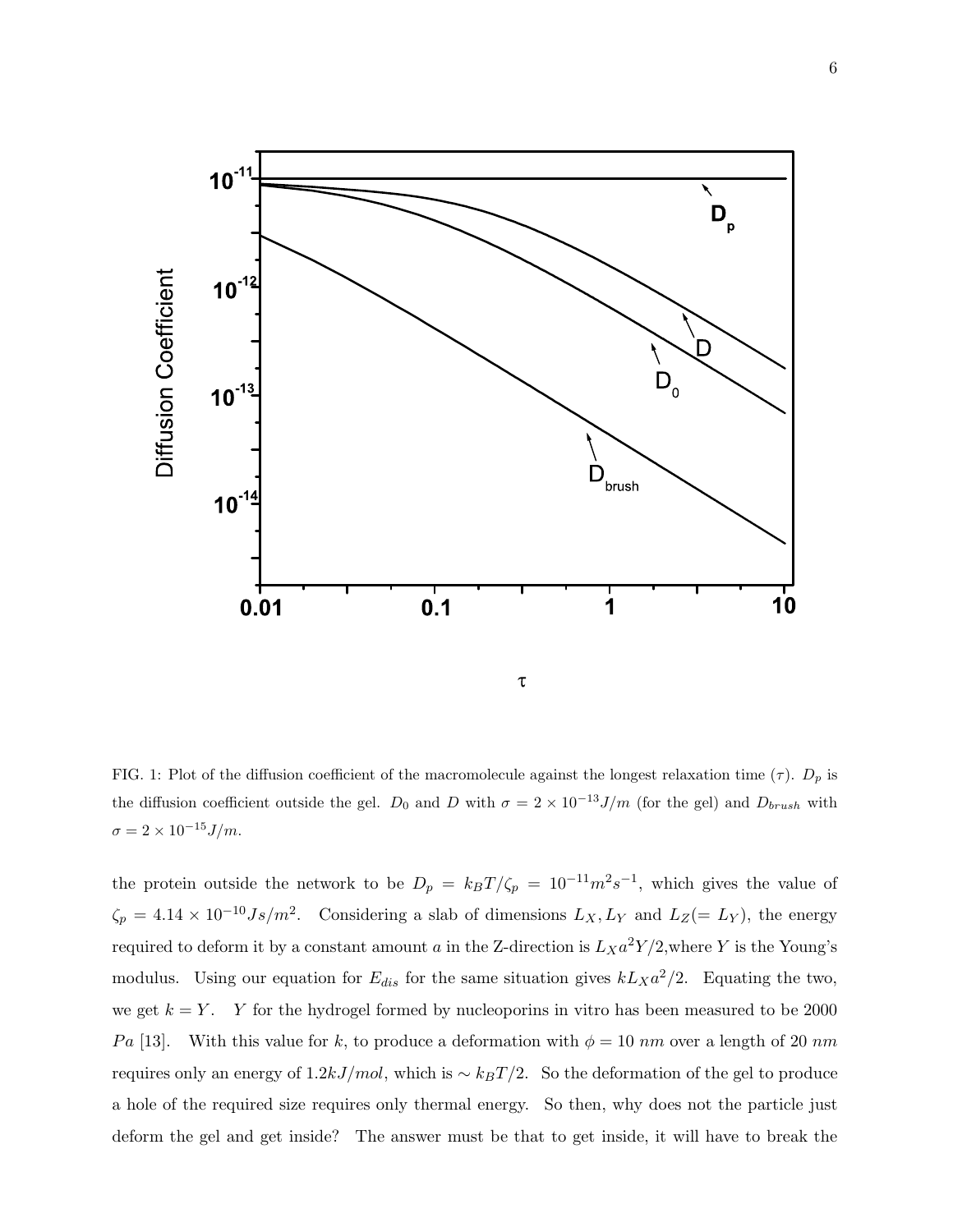network. It is known that a colloidal particle of size  $5 \ nm$  is not able to get into the pore [7, 10]. This means that there must be at least one hydrophobic contact to be broken to create a hole of volume  $(5nm)^3$ . We will take the energy of a hydrophobic contact as  $5k_BT$ . Therefore, to create a hole of the size of a protein,  $(20nm \times 10nm \times 10nm)$ , one will have to break 16 hydrophobic contacts which will require an energy of  $80k_BT$ . This rather large energy requirement can be compensated by the formation of roughly the same number of hydrophobic contacts between the protein and the network. We estimated  $\sigma$  by putting the condition that the deformation energy due to the two quadratic terms of  $E_{dis}$  have the same value for creation of a deformation of size 10 nm over a length of 20 nm. This gave  $\sigma$  for the gel  $\sigma_{gel} = 2 \times 10^{-13} J/m$ . As no experimental data on the relaxation time of the network is available, we took  $\zeta = 2 Js/m^3$ , so that the long wave length relaxation time  $\tau$  of the gel would be 1 ms. This seems reasonable as the gel is formed due to rather weak hydrophobic interactions among FG units. These data correspond to the following values for the dimensionless parameters:  $\alpha = 1, k = 1, \zeta_p = 0.0207, D_p = 1/\zeta_p = 48.3092$ . With these values, we find: The value of  $D_0$ , diffusion coefficient of the protein inside the network to be  $6.51 \times 10^{-13} m^2/s$ . This means that putting into the network has reduced the diffusion coefficient by roughly a factor of  $\sim 15$ , as expected[10]. The value of  $r = 2.4$  and hence  $D = 1.56 \times 10^{-12} m^2/s$ - noise in the gel enhances the diffusion considerably. Putting the length of the NPC to be  $50nm$ , this would give a residence time of 1.6 ms for the particle. This estimates a transport rate of  $\sim 600$  proteins/second which is roughly in agreement with the experiments [8]. In Fig. 1 we have made a plot of diffusion coefficient against the relaxation time  $(\tau)$  of the gel, keeping all other parameters fixed which shows that the faster is the relaxation of the gel, faster is the diffusion of the macromolecule (protein) inside it. Further, the enhancement factor, r is  $\sim 2$  for  $\tau > 1$  ms.

What would happen if the plug were a brush? In a brush, there are no hydrophobic contacts and hence there is no network. Any contact would contribute to the elasticity of the plug and therefore, if the plug were a brush, the value of  $\sigma$  would be much lower. The model is easily analyzed in the limit  $\sigma \to 0$ , to find that  $D_0 \to 0$ ,  $r \to 1$  so that  $D \to 0$ . Thus the diffusion coefficient of the particle within the brush would be much lower than in the gel. To demonstrate this, we have calculated the diffusion coefficient for the case with  $\sigma = \sigma_{gel}/100$  and the results are given in the Fig. 1, and it is seen that the diffusion coefficient is lowered by a factor of 1/35.

It is also interesting to compare our results with those of Zilman et al [23]. In their model, the greater binding energy of the particle to the FG units would enhance the transport, by retaining the particles longer in the pore. The same thing would happen within our model too. The two models are similar in that the movement of the particle is co-operative, with the contacts at the